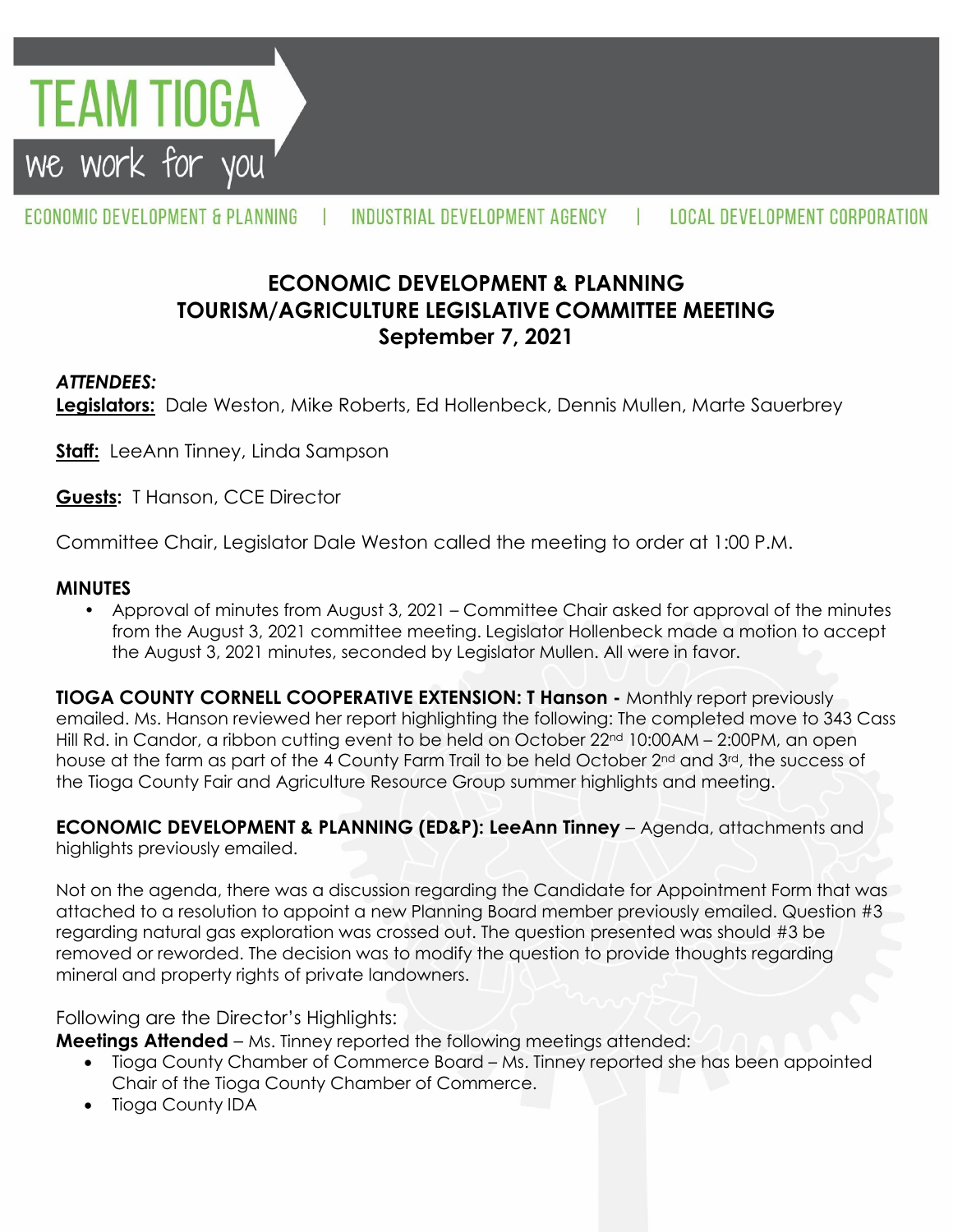- Tioga County LDC
- Education Workforce Coordinator Steering Committee Interviews Two candidates interviewed; one stood out.
- Nelson Development Group Bruce Nelson is contemplating a project in Tioga County.
- Finger Lakes Wine Country Met with the finance committee and let them know that the County will not be contributing towards membership going forward. This is the last year of the contract. This started conversation with Tioga Downs as they are still interested in participating. If they continue, they will move forward themselves.
- Tioga Opportunities Met with Maureen Abbott and their new hire, an economic development planner; looking forward to developing a partnership.
- STREDC Ms. Tinney reported she has been appointed Chair of STREDC.
- Land Bank
- Regional Council
	- o Executive Committee In the process of scoring all Consolidated Funding Applications; 98 requests.
	- o Full Board Meets later this week for a final vote.
- Municipality Visits
	- o Village of Owego Attended the following meetings to listen to INHS (Ithaca Neighborhood Housing Services) presentations on the Liberty/Temple housing project:
		- **Village of Owego Planning Board**
		- **Village of Owego Zoning Board of Appeals**

Presentations are also being made to the County Planning Board on September 15<sup>th</sup>, to the Village Planning Board on September 28<sup>th</sup> and the final vote will be at the Village Zoning Board of Appeals on September 29<sup>th</sup>. Ms. Tinney will be in attendance at all meetings. INHS listened to all concerns and has modified their plans. They will be building a foot above of what is required for base flood elevation. They will be building with a no net gain; they will not be bringing in any dirt for the project. Other variances needed, but the main discussion will be around adherence to the Flood Plain Management Law and INHS will be meeting those requirements. Ms. Tinney is hopeful this project will move forward.

- Prospects Responded to one State Lead:
	- o Project Shamrock
- **Presentations** 
	- o NYS Commercial Realtors Association Ms. Tinney will be presenting on September 10th.

## **Department Highlights**

- Village of Owego
	- o DRI (18 projects) Moving ahead slowly; Ms. Woodburn is working through challenges such as cost of building materials and availability of contractors.
		- Briggs Project State required Public Hearing held on this Court Street project. Ms. Tinney spoke in favor of this project.
	- o NY Main Street, Owego Ms. Griffiths is managing the 6 projects on North Avenue that are ongoing.

Not on the agenda, the Candor Main Street project is also progressing; out to bid for contractors.

- o Owego Gardens 2
	- Several meetings held, including NYSEG. Water main issues have been resolved with current contractor. Hopefully the installation of the water system will be completed in the next two weeks. Ms. Tinney mentioned if you look up the hill you will see the frames of the town houses.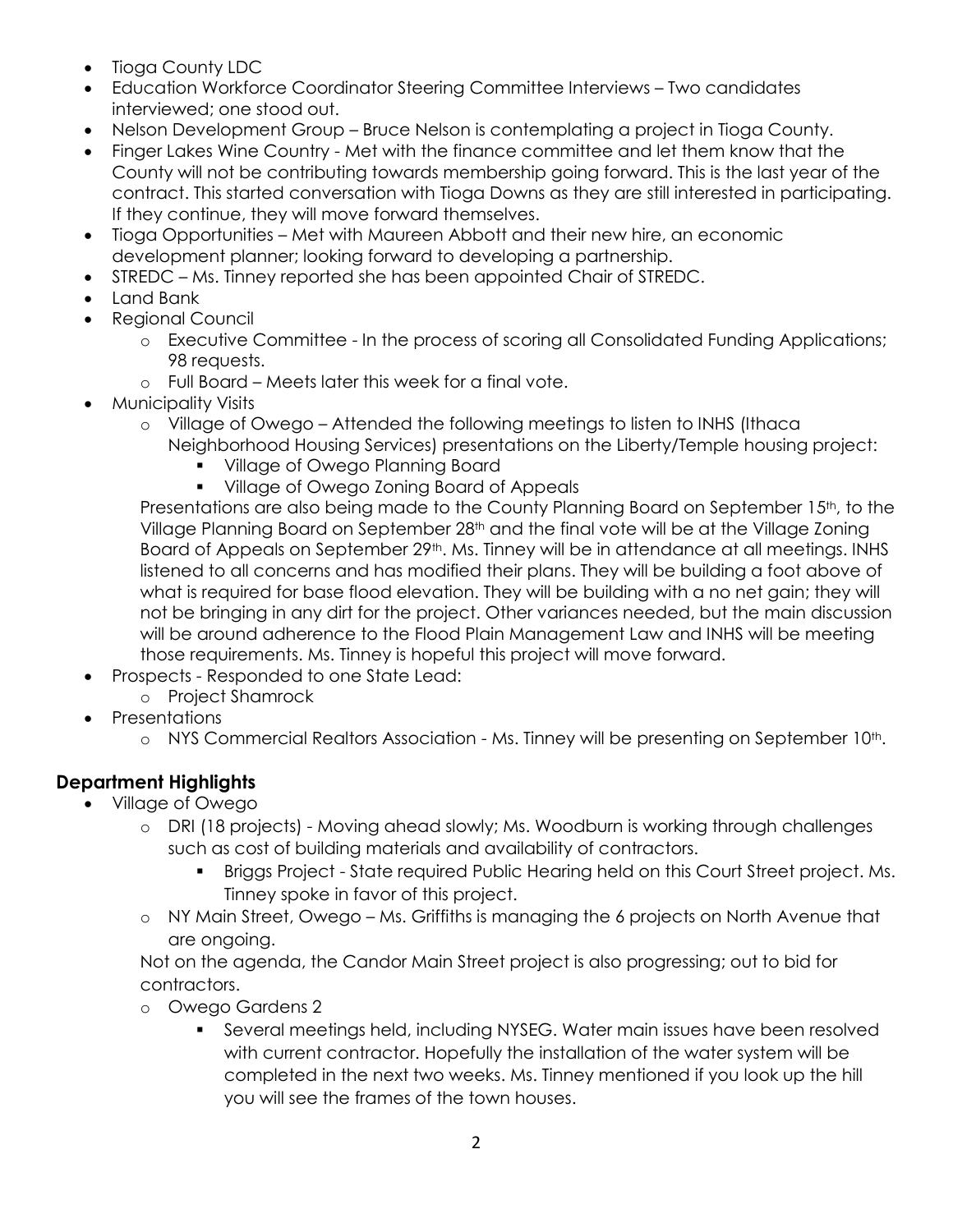- Village of Nichols
	- o USDA Shared Services Sweeper/Vac Truck project is moving forward.
- Land Bank
	- o Tenant relocations One remaining tenant to move; however heard this morning this may be close to being resolved.
	- o Property purchases The sale of the remaining 5 properties are closing on Thursday.
- RESTORE NY
	- o Owego and Waverly projects progressing Ms. Woodburn is having trouble getting final paperwork, but project is moving forward.
- Housing
	- o Temple and Liberty LLC
		- **Local Approvals Previously discussed.**
- Community Development Ms. Ortu continues to work on the following:
	- o Tioga County Non-Profit Network
	- o REAP
	- o Tioga County Foundations Coalition
	- o Waverly Glen Park Attended the ribbon cutting in August.
	- o Elks Capital Project
	- o Leadership Tioga Ms. Ortu will be the facilitator of Leadership Tioga starting in January.
- Workforce
	- o Workforce Pipeline Development Study- Implementation
		- Education Workforce Coordinator interviews There were 2 candidates interviewed, however the one candidate that stood out was met with a challenge as this is a contract position and this person is in the NYS Retirement System and does not want to lose this benefit. Had conversations with school districts, trying to work out something to offer.
		- Legislator Mullen suggested a 211 waiver; Ms. Tinney will look into this.
- Economic Development
	- o DRI Project administration
	- o NYMS Project Administration Owego and Candor
	- o Solar Project Mapping
	- o GIS Mapping Activities Ms. Griffiths continues training.
	- o State Lead Responses Ms. Griffiths is responding.
	- o Ag Ms. Griffiths continues to work on the following:
		- **Ag Value Chain Implementation Team**
		- Agricultural Resource Group
	- Planning Ms. Jardine continues to work on the following:
		- o 239 Reviews 2 presented to the County Planning Board:
			- County Case 2021-019: Village of Newark Valley- Comprehensive Plan update; recommended approval with conditions.
			- County Case 2021-020: Village of Owego, Site Plan Review and Floodplain Special use Permit; Owego Hose Team, steamer house project; recommended approval with conditions.
			- o Village of Owego/Temple and Liberty LLC local approvals.
			- o ARC application reviews through ST8.
			- o Ms. Jardine made the following presentations to local municipalities:
				- **Marijuana Regulation and Taxation Act (MRTA)**
				- **American Rescue Plan Act**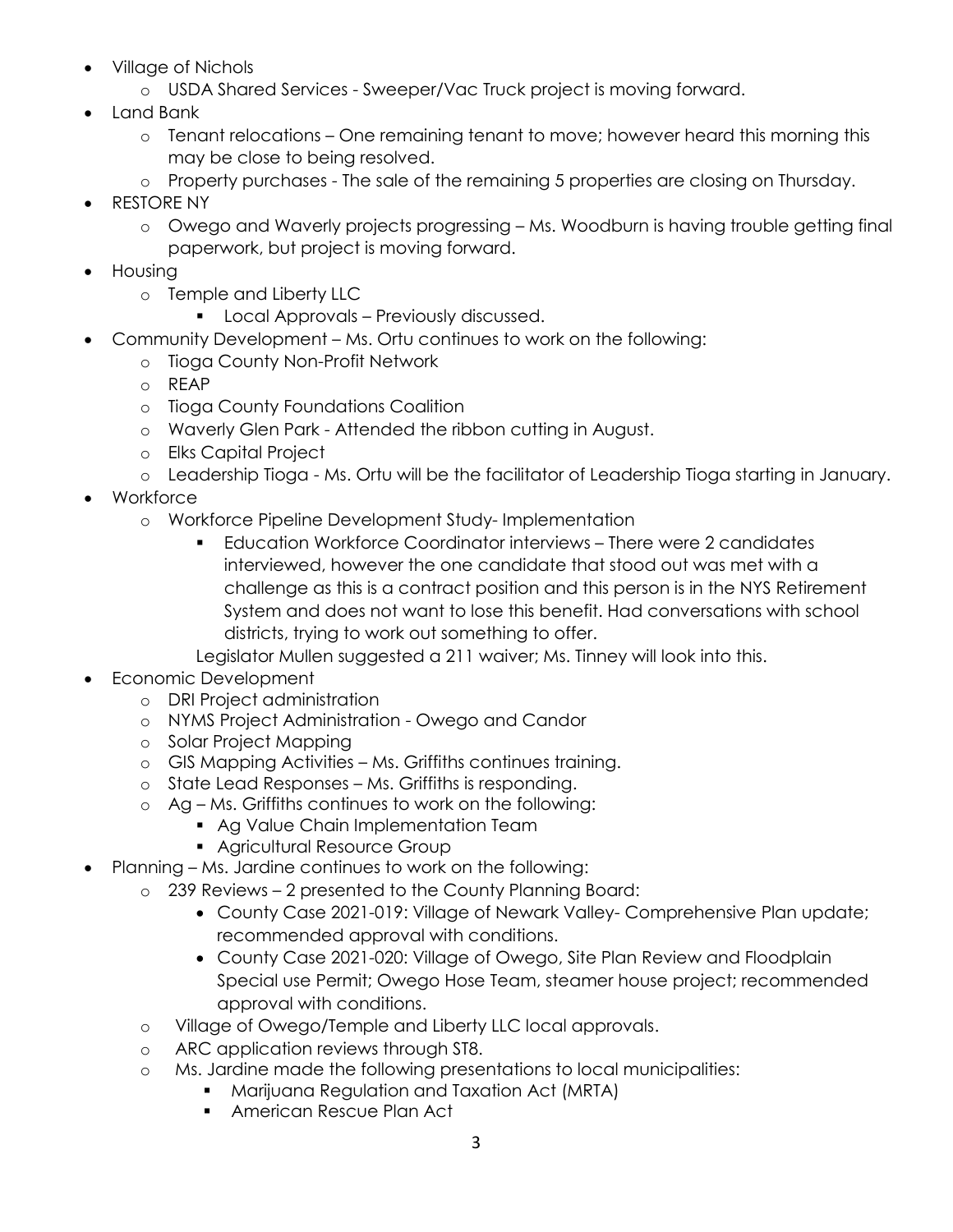- **Grants** 
	- o Potential (9)
		- **Temple and Liberty LLC- affordable housing**
		- **Village of Owego- CDBG, Housing Rehab**
		- **NYS HCR Community Investment Fund**
		- **CDBG CARES Act-Small Business Support**
		- **Candor EMS, Tioga State Bank Foundation**
		- **Tioga County-2021/2022 (Phase II)**
		- **Home Central, ESD Capital grant**
		- **Exergreen Cemetery- TSB Foundation**
		- **Exergreen Cemetery-Mildred Faulkner Truman**
	- o Pending (19)
		- Racker- USDA/CDBG Neighborhood Depot
		- **Town of Richford- Senator Schumer, town hall**
		- **REAP- NPS Historic Preservation Subgrant Program**
		- **TCIDA-ARC- Education Workforce Coordinator**
		- **CPSI-ARC incubator plan**
		- **Village of Owego-ARC, Creek Trails plan**
		- **Candor EMS-Tioga County Senior Citizens Foundation**
		- **Tioga County-2020/2021 Phase III**
		- **Tioga County-2021/2022 Phase I**
		- Village of Spencer- Nichols Park Historic Preservation Award
		- **CPSI- CFA, ESD Planning grant, incubator plan**
		- **TC IT- CFA LGE, shared services Owego/Candor**
		- Village of Waverly- ESD Planning, Economic Analysis
		- Town of Richford- FEMA (engineering of railroad stream crossing)
		- **Village of Owego- OPRHP, OPD building restoration**
		- Nelson Development; 48-50 Lake St- ESD Capital grant
		- **Carantouan Greenway- waterfront trail, TSB Foundation**
		- **REAP- Owego Elks, Les Wagner Foundation**
		- **REAP, Owego Elks, TSB Foundation**
	- o Active (27)
		- **Village of Owego- RESTORE NY, Briggs/Awad**
		- Village of Owego- Downtown Revitalization Initiative
		- **Village of Waverly-NYS Parks, Waverly Glen Park**
		- **Village of Waverly- RESTORE NY, Twigg**
		- **REAP- USDA, Public Well (equipment)**
		- **TCPDC- Enterprise Community Partners (land bank funds)**
		- **Village of Owego-Main Street (CFA)**
		- **Midwestern Pet Foods (CFA)**
		- **Racker (CFA)**
		- Raymond Hadley (CFA)
		- Village of Waverly- Mildred Faulkner Truman, Waverly Glen Park
		- Town of Richford- SAM, Assemblyman Friend (highway equipment)
		- Owego Apalachin Central School District- WDI (workforce)
		- **Village of Candor-NY Main Street**
		- REAP- Community Foundation (Code Enforcement Plan Implementation Tasks)